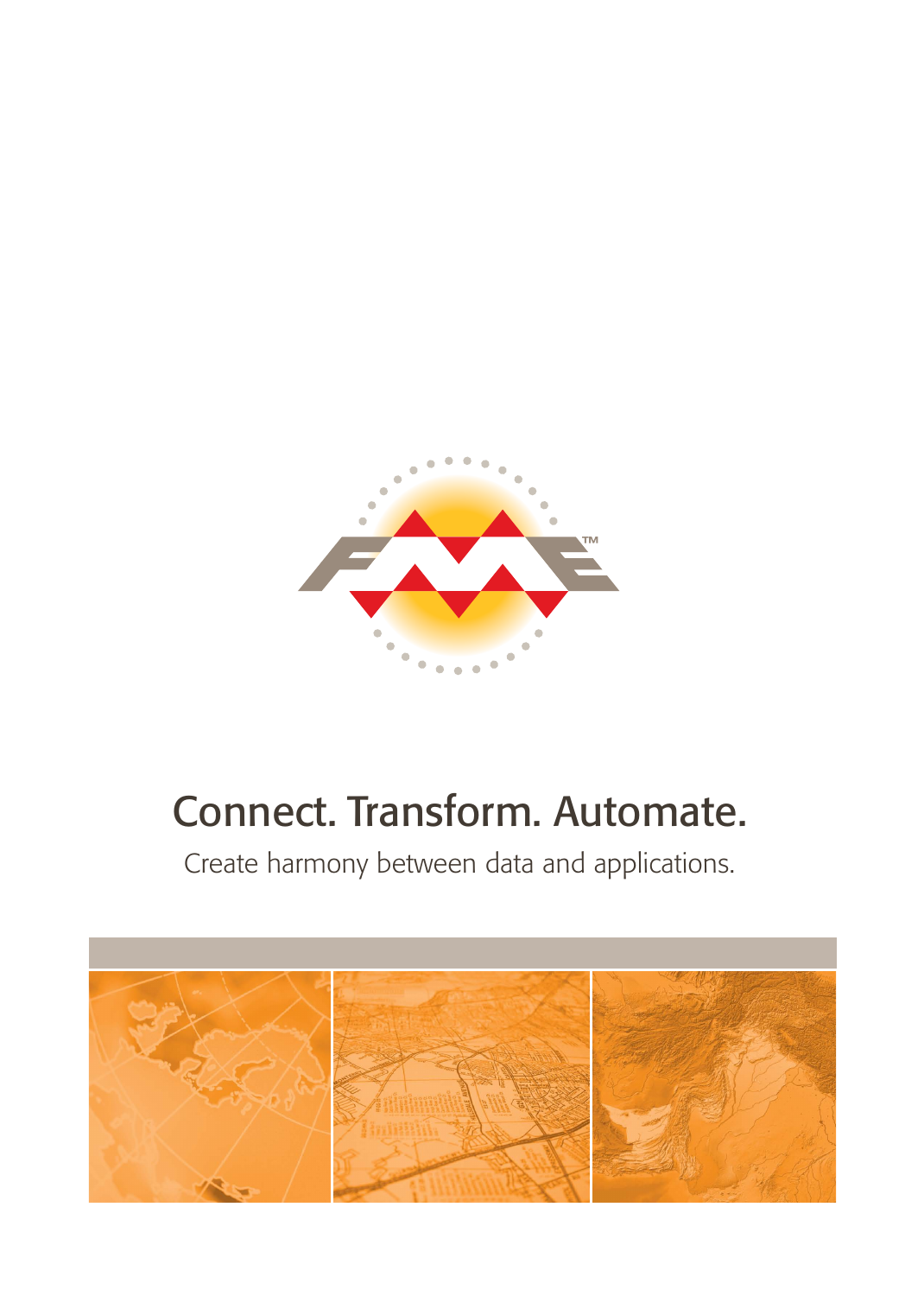## FME Platform

## Key Capabilities

#### Conversion

Move data between hundreds of applications and formats across GIS, CAD, database, 3D, raster and more. Solve the problem of incompatible formats and use data within your preferred application.

#### Transformation

Ensure that information is never "lost in translation". The library of transformers in FME® let you manipulate data content and structure to meet the requirements of the destination system.

#### Integration

Combine data from different sources into a unified format and structure. A single FME workspace can help you eliminate data silos and realize the benefits of an integrated dataset.

### Sharing

Ensure colleagues have access to the data needed to make informed decisions. FME helps you improve interoperability and share data when, where, and how it's needed.

#### Validation

Run validation tests to identify if and where problems may exist. Review the results, take action as needed, and feel confident that your analysis is based on sound data.





www.safe.com/fme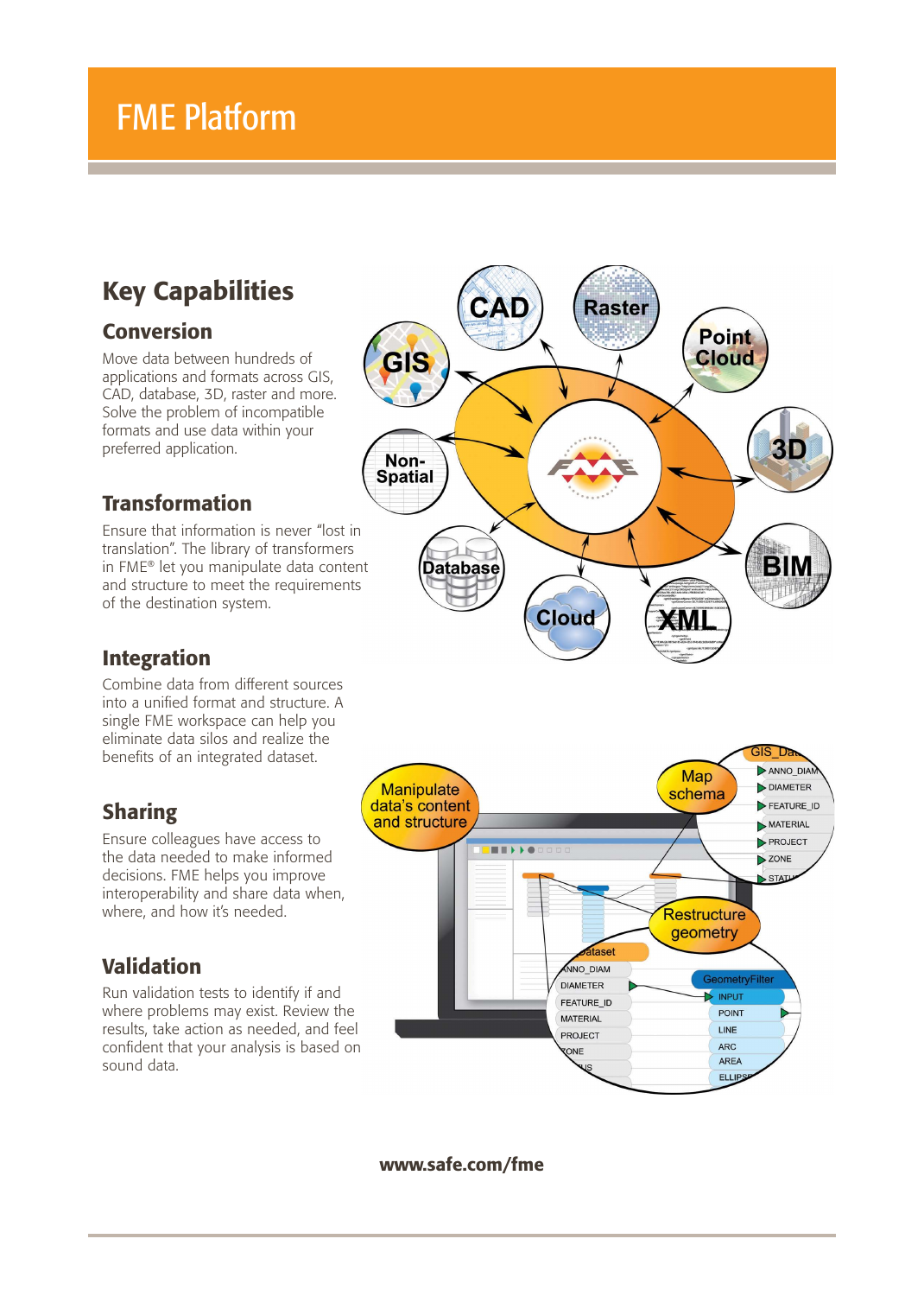## One Powerful Transformation Engine – Three Ways to Deploy

## FME Desktop



#### Key Components:

#### FME Workbench

Everything FME begins here. Use FME's graphical authoring environment to transform data in unlimited ways. Drag and drop hundreds of powerful data readers, writers and transformers and efficiently configure workflows - no coding required.

#### FME Data Inspector

Understand data's structure before, after and even during translation by inspecting its attributes and geometry in this visual and interactive environment.

Free FME Desktop Trial. Get started today at www.safe.com/trial

## FME Server

Take the power of FME to the enterprise with automation capabilities. Use FME Server to provide self-serve access to FME workflows, execute tasks according to schedule or in response to real-time events, and automatically move data from anywhere to anywhere with support for web, email and mobile protocols.

Free FME Server Trial. Get started today at www.safe.com/servertrial

## FME Cloud

This hosted version of FME Server is the world's first location-aware iPaaS (integration Platform as a Service). Connect cloud, on-premise and mobile applications with infrastructure that automatically scales to suit capacity requirements. Get started in minutes, and pay only for what you use.



Free \$250 Voucher for FME Cloud. Claim your voucher at www.fmecloud.com